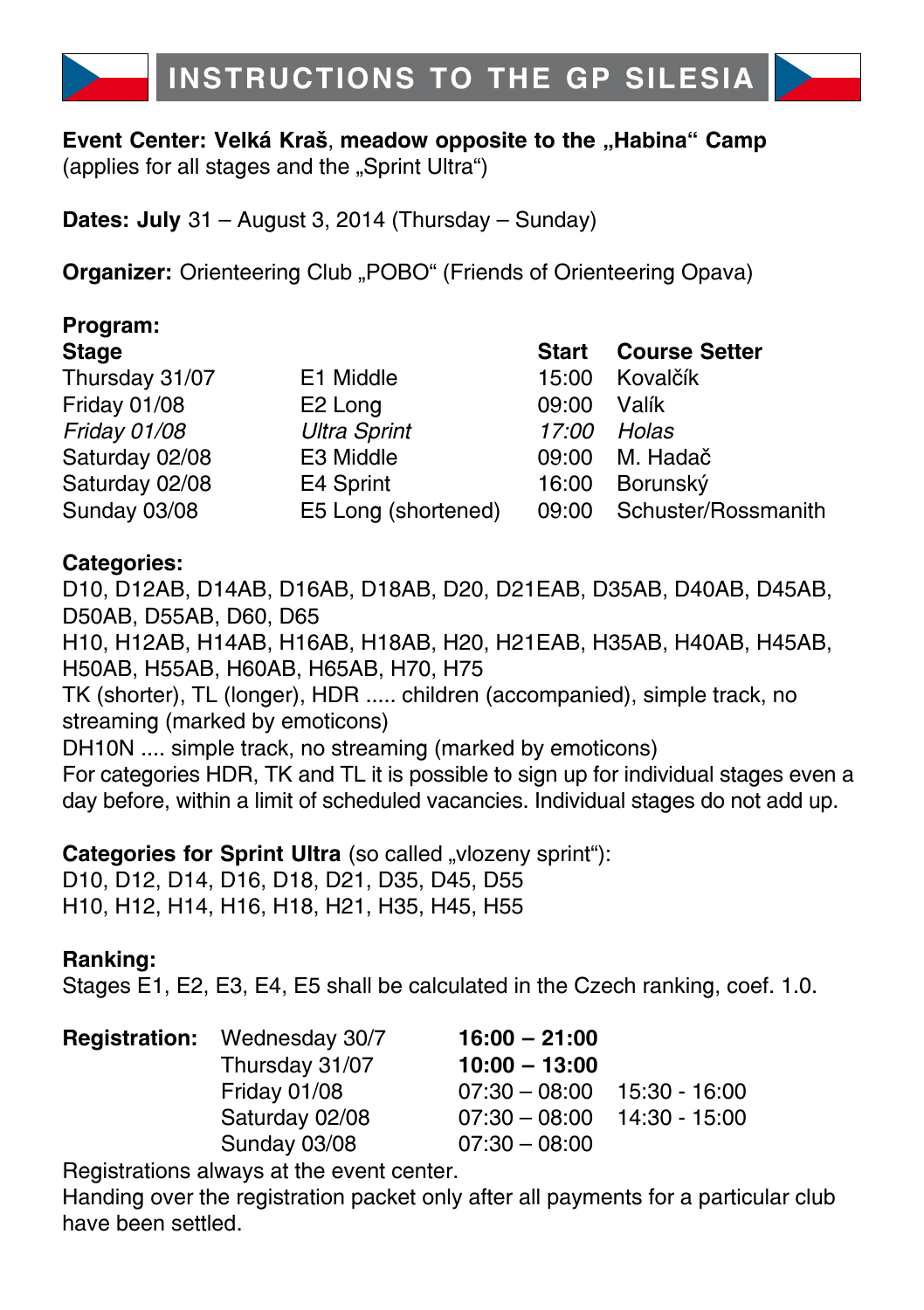#### **Accommodation in Camp:**

In marked area at the event center. No open fires allowed. Camp opens 30/07 from 16:00 o'clock, closes on 03/08 at 15:00 o'clock.

### **Parking:**

Follow organizers' instructions. Competitors staying in camp may approach their tents by cars **only in case of no rain**. The area is not controlled, please be considerate. Commuting competitors shall use reserved parking (this parking will also be used for campers in case of rain). Distance from parking to the event center ca. 300 m.

### **Maps:**

| E1: Middlet                | 1:10 000 | cont. $= 5$ m   | A4  |
|----------------------------|----------|-----------------|-----|
| E2: Longt                  | 1:10 000 | cont. $= 5$ m   | A3- |
| E3: Middle                 | 1:10 000 | cont. $= 5$ m   | A4  |
| E4: Sprint                 | 1:5000   | $cont. = 2.5 m$ | A4  |
| E5: Long (shortened)       | 1:10 000 | cont. $= 5$ m   | A4  |
| <b>Sprint Ultra, micro</b> | 1:5000   | $cont. = 2.5 m$ | A4  |

Maps waterproofed, will not be collected at finish. Map makers: Z. Lenhart, E. Cigoš (mapped in 2014). Maps drawn under **ISOM** standards, sprints under **ISSOM**. Printing technology: laser.

| Distances: |                     | <b>Event Center - Start</b> | <b>Event Center - Finish</b> |  |  |  |
|------------|---------------------|-----------------------------|------------------------------|--|--|--|
|            | E <sub>1</sub>      | 600 m $/$ 35 m              | 0 <sub>m</sub>               |  |  |  |
|            | E <sub>2</sub>      | 1600 m / 50 m               | 0 <sub>m</sub>               |  |  |  |
|            | E <sub>3</sub>      | 2700 m / 75 m               | 2300 m / 60 m                |  |  |  |
|            | E4                  | 700 m / 20 m                | 600 m / 15 m                 |  |  |  |
|            | E <sub>5</sub>      | 1700 m / 60 m               | 1100 m / 40 m                |  |  |  |
|            | <b>Sprint Ultra</b> | 2700 m / 90 m               | 2300 m / 75 m                |  |  |  |

Paved roads to start and finish of E3, E4, E5 a VS. **Own bicycles may be used.** E3, E4, E5 and Sprint Ultra, follow the blue-white ribbons from finish to event center, **same track as to start**.

### **Punching:**

Electronic (SportIdent) for all 5 stages and Sprint Ultra. In case of SI reading failure use the manual punch as substitution, the manual punch must be checked by the Chief Referee. Manual punching spaces R1, R2, R3 are to be found on your map, in one of the bottom corners. Each competitor must clear and check their SI card at start, it is compulsory to let the SI card read to computer at finish (also in case of unfinished event).

**SI cards reading is at the event center, competitors are obliged to do so in shortest possible time after completion of their race.**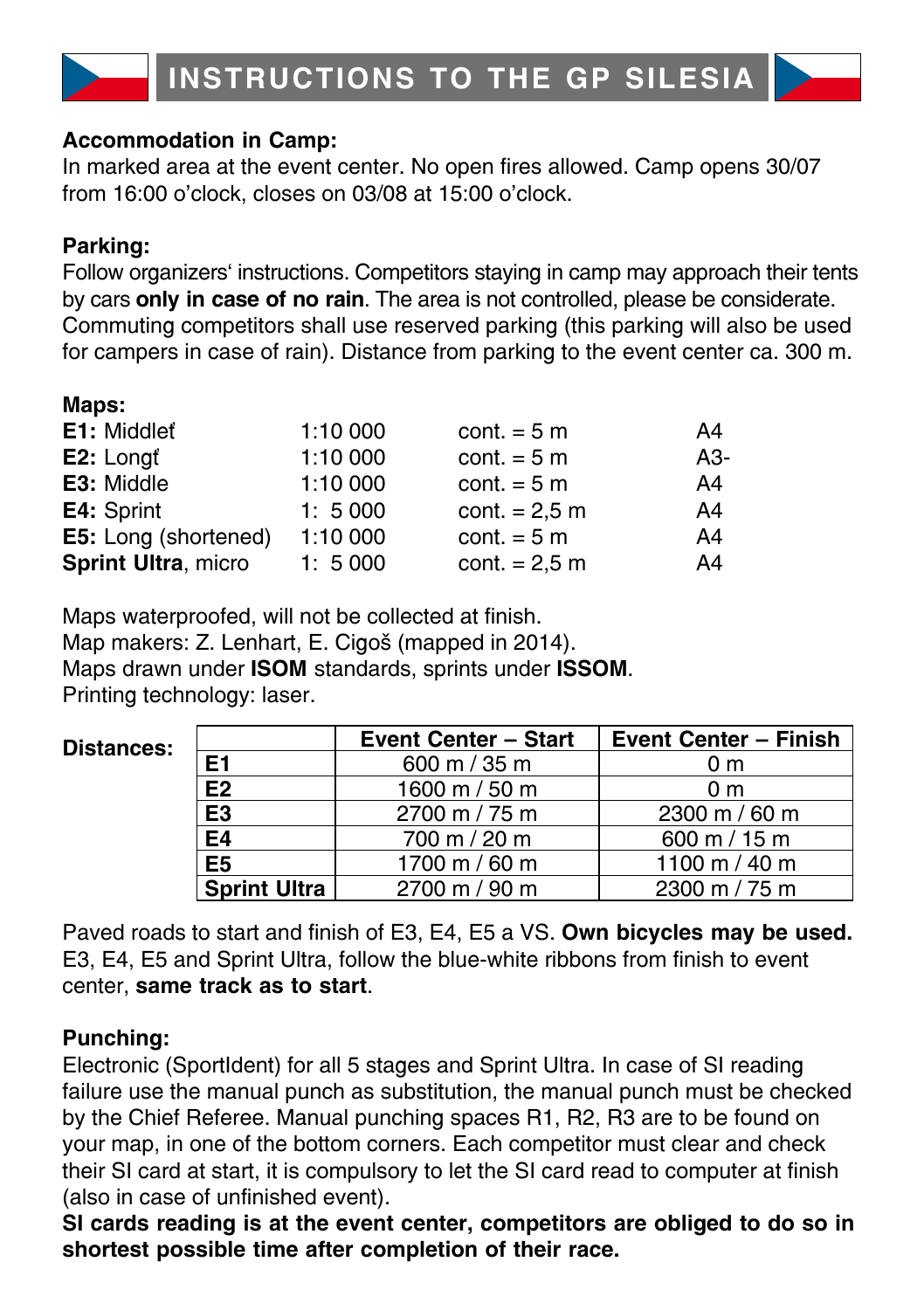

#### **Terrain:**

Varied, lots of stones, knolls, small depressions, variable vegetation. In competition area there are a lot of smaller and larger stone quarries. **Please be cautious.**

### **Categories HDR, TK and TL:**

Competitors may start at their own will from starting time 00 – until the start of the last starting competitor according to posted starting lists for individual stages. Starting time by punching the SI unit at start. More detailed information regarding the HDR category provided separately.

### **Starting Lists:**

Shall be posted at the event center and in close vicinity of starting area.

## **Starting Bibs:**

Each competitor is obliged to wear their starting bib, to be collected at registration. In the HDR, TK and TL categories, starting bibs only for competitors who had duly signed up for all stages.

**Control Descriptions:** Printed on maps E1 – E5, Sprint Ultra.

### **Utilization of Specific Map Symbols:**

Root stock (green cross), distinctive tree (green circle), other object (black cross), map symbol for a boundary stone is decreased.

### **Start:**

Interval start for all stages (incl. Sprint Ultra). Beginning of orienteering (real starting point) is marked by a control flag within 200 m from start (info at start), marked by red ribbons (compulsory stretch). Competitors collect their maps after start. **Route Marking from event center to start:** blue-white ribbons

### **Finish:**

Marking finish by punching finish SI unit (placed on finish line). Last control to finish marked by red ribbons (compulsory stretch). Time to close finish area is: time of start  $+$  starting time of last competitor  $+$  time limit.

| <b>Time Limits:</b> | Stage 1             | 90 minutes  |  |  |  |  |
|---------------------|---------------------|-------------|--|--|--|--|
|                     | Stage 2             | 150 minutes |  |  |  |  |
|                     | Stage 3             | 90 minutes  |  |  |  |  |
|                     | Stage 4             | 60 minutes  |  |  |  |  |
|                     | Stage 5             | 120 minutes |  |  |  |  |
|                     | <b>Sprint Ultra</b> | 60 minutes  |  |  |  |  |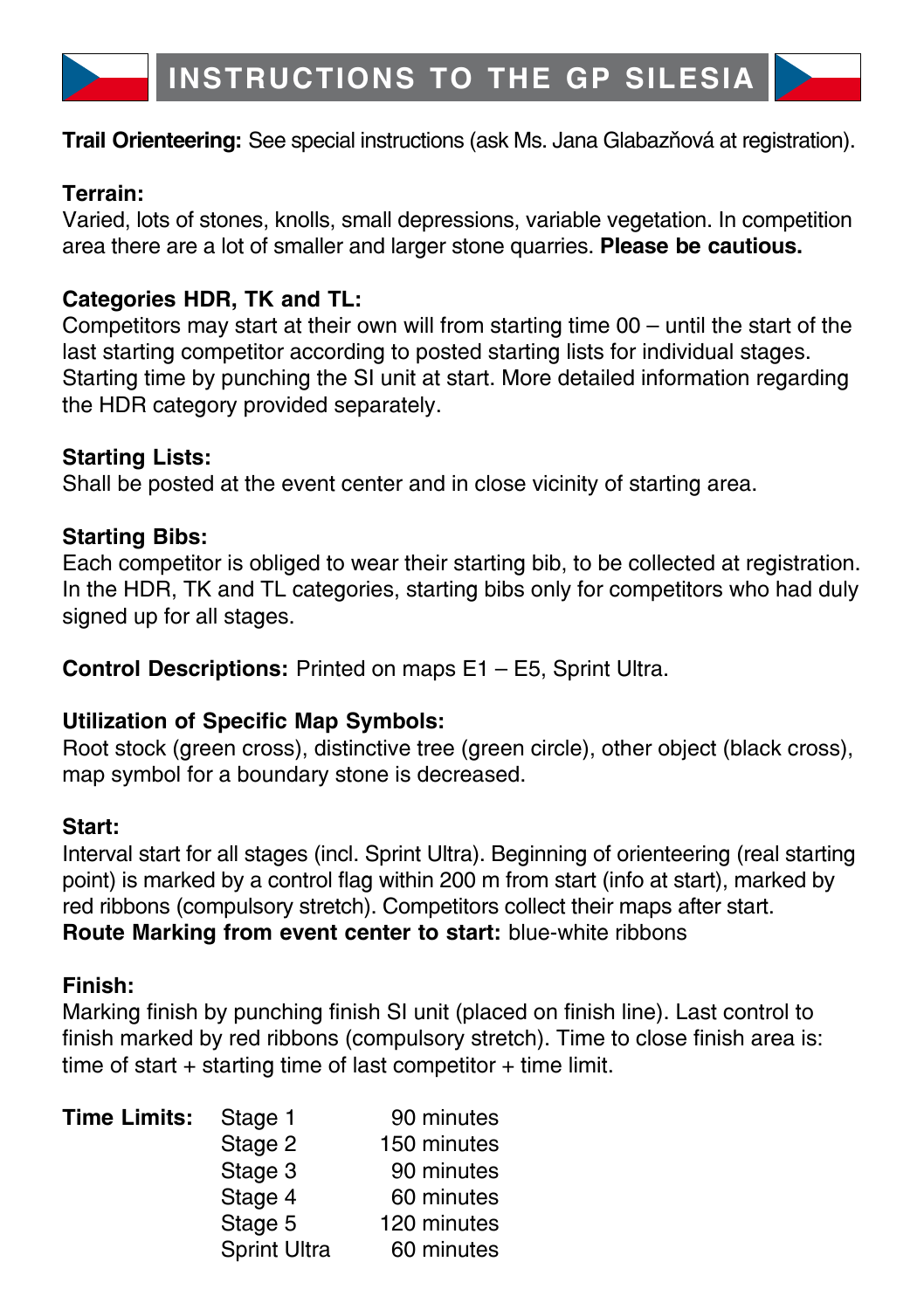#### **Refreshment at Start:**

Route to start via finish, where there is also the refreshment point (flavored drinking water) for competitors taking part in E3, E4, E5 and Sprint Ultra.

### **Refreshment after Race:**

Flavored drinking water at finish.

**Refreshment during Competition:** Drinking water E2, E5 – marked on map.

### **Catering:**

Vendors selling fast food, drinks and warm dishes at the event center.

### **Washing:**

In mobile showers and makeshift troughs, water there **not to be used for drinking**. Time schedule specifying operational hours shall be posted on an Info Board at the event center.

## **Drinking water: Only cistern tanks in camp, shall be duly marked.**

**Toilets:** Mobile chemical toilets at the event center.

### **Forbidden Areas:**

The area of each individual stage is forbidden only in time of the particular ongoing competition.

### **Health Care:**

Elementary treatment provided, for stages E3, E4, E5 and Sprint Ultra at finish, others at the event center.

### **Claims:**

In writing together with a deposit of 200 Czk to the hands of the Chief Referee. Late claims by post to the Chief Referee – Mr. Luděk Valík, Šeděnkova 20, Opava, Zip Code 747 07, e-mail: ludek.valik@atelier38.cz.

### **Jury:**

Arrangement shall be announced at the event center.

### **Rules:**

The event is organized according to the valid rules of orienteering, department of the Czech Union of Orienteering Sports (ČSOS) and these complementary instructions. Preliminary winning times are set in line with the Competition Rules of Orienteering with an adjustment for long distance (80%), the shortened long proportionally adjusted also.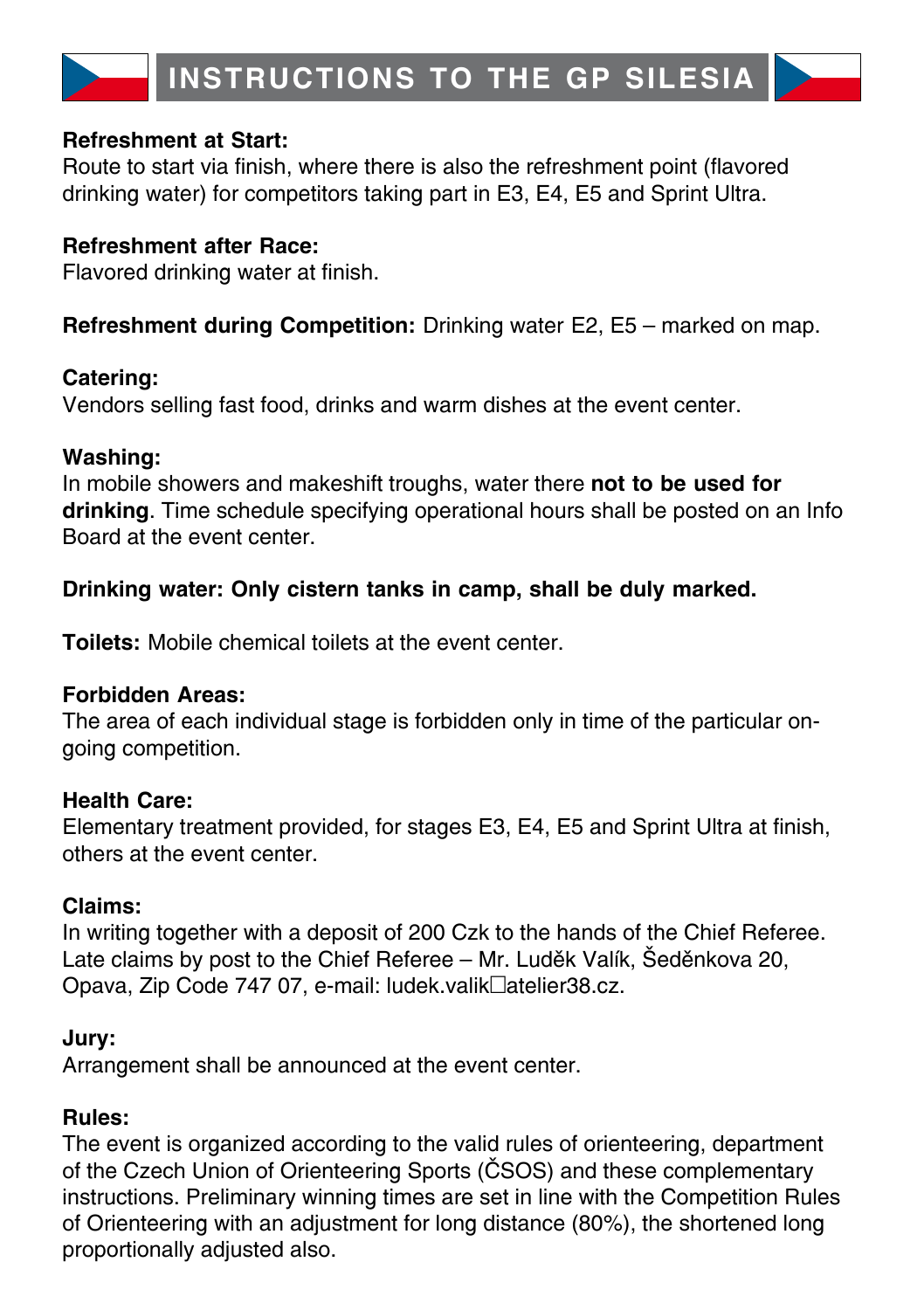

**Results:** Posted continually at the event center.

**Awarding Ceremony:** Always at the event center.

| <b>Thursday</b> | $19.30 - 20:00$ | E1 |
|-----------------|-----------------|----|
| Friday          | $19.30 - 20:00$ | E2 |
| <b>Saturday</b> | $19.30 - 20:00$ | E3 |
| <b>Sunday</b>   | 13:30           | E5 |

**Friday 19.30 – 20:00** E2, Sprint Ultra **Saturday 19.30 – 20:00** E3, E4 E5, overall results (total of  $E1 - E5$ )

### **Awarding of Individual Stages:**

Winners of all .. $A^{\mu}$  categories (in case a category is not marked = considered as  $A^{\mu}$ ), Winner of D21E, winners of DH12B – 18B, in H21E first 3 competitors. No awarding for HDR, TK and TL.

### **Awarding Overall Results:**

1st – 3th place for DH21E, all categories . A and DH12B – 18B. First six places in H21E. Winners of other ..B" categories.

No awarding for HDR, TK and TL.

**Sprint Ultra:** Only winners, in H21E 1st – 3th place

### **Notification:**

In the forest there are constructions of new bicycle paths underway (so called Single Tracks). These were not mapped since they have been being built only in the past two weeks. There is also some amount of forest trees extraction in progress. Participants compete **at their own risk.** Elementary medical care for free provided only after completion of competition at finish. Any additional medical treatment must be borne by each individual from their own insurance.

**Entry to the SILVA O´camp** (the HABINA Cabins Camp) strictly forbidden**. No trespassing** to private lands or into fenced areas.

**It is strictly forbidden to set open fires within event center or competition areas.** Please do not leave valuables unattended in your tents, organizer is not liable for any prospective losses.

There are a lot of bikers moving around in competition area, please be careful.

**Waste & Recycling:** Waste plastic bags shall be arranged at the event center, in camp, at finish and at start.

**YELLOW bags**, marked by a sign "POUZE PLASTY" (Plastic Only) to be used solely for plastic waste (without any additions: e.g. paper, leftovers of meal, etc.)

### **Event Officials:**

| Event Director:                     | Jana Kostková R3 | +420 777 896 979 |  |  |  |  |  |  |  |
|-------------------------------------|------------------|------------------|--|--|--|--|--|--|--|
| <b>Technical Backup:</b>            | Jan Peřinka R3   | +420 602 677 755 |  |  |  |  |  |  |  |
| <b>Sporting Events:</b>             | Mirek Hadač R1   | +420 602 719 817 |  |  |  |  |  |  |  |
| Chief Referee:                      | Luděk Valík R2   | +420 777 814 526 |  |  |  |  |  |  |  |
| Information: www.silesia.obopaya.cz |                  |                  |  |  |  |  |  |  |  |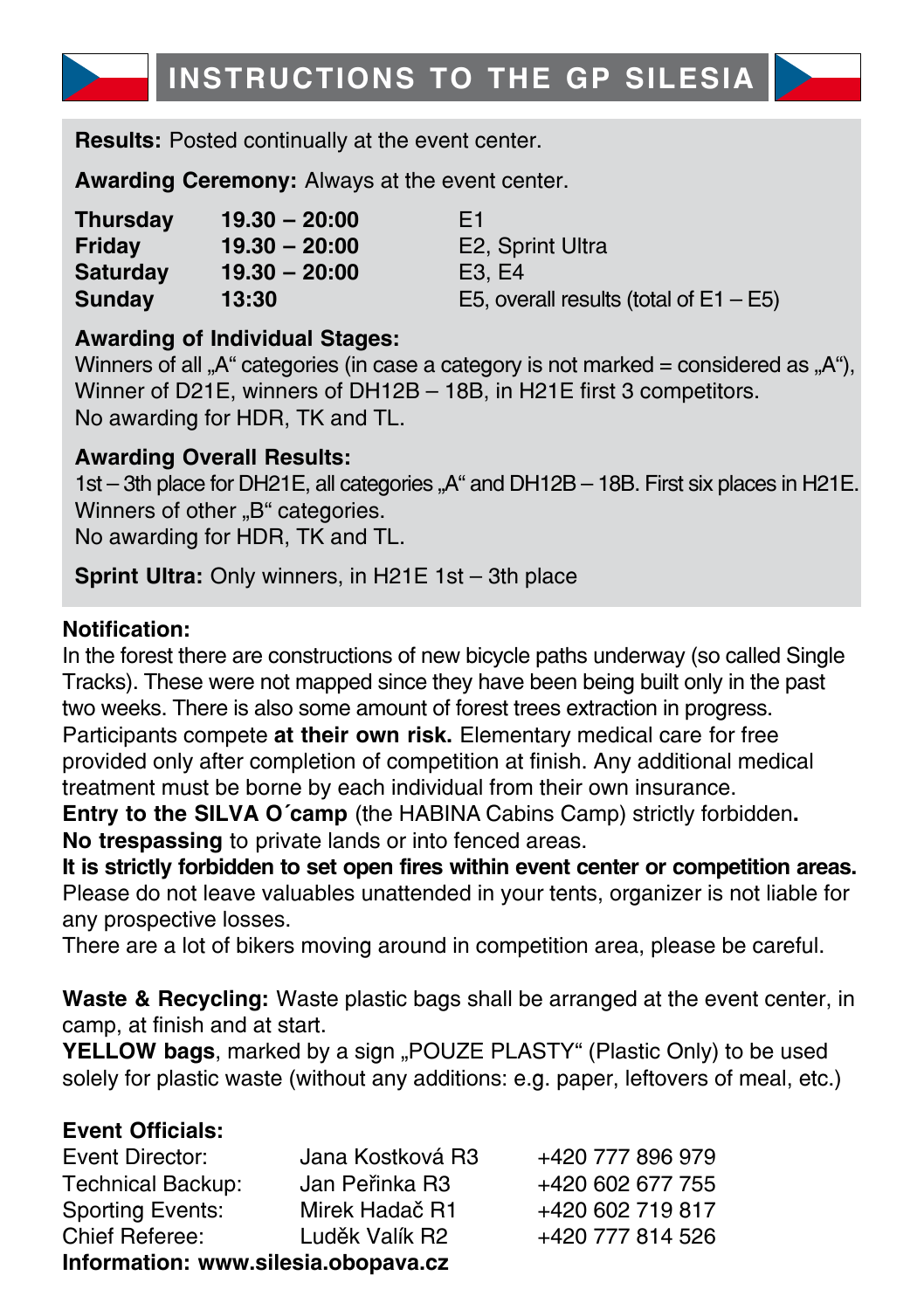

# **Complementary Instructions to the Sprint Ultra.**

Physically undemanding sprint that is built on the basis of the **micro-o**. Starting interval 1 minute.

On track there are some map tricky set-ups prepared and with those each competitor will have to quickly come to terms.

The map shall have the sprint track duly printed out. However,

**control descriptions will have no codes as usual.**

On the spot of a control point there will mostly be several controls posted out.

Only based on **accurate map reading and assessment of control description** it will be possible to properly decide, which control is the correct one.

Thus at same object there might be **one or more controls.** The non-pointed objects shall have corresponding center circle placement, same in real and on map.

**Wrong-punched** controls shall be penalized by **1 minute. If more controls** than defined on map have been punched, for each such extra punch there is **a 1-minute penalty.** This means it will not be possible to perform a corrective punch, there is only one attempt to punch correct control.

Manual corrective punching to the R1, R2, R3 fields on map is acknowledged only in case of proved non-functioning of the SI unit.

## **Specific Instructions to HDR Category**:

The HDR is **not a competing category**, shall not be awarded, no order shall be announced either (achieved time in particular stage shall be provided only on the paper slip printed after SI card reading). The category is designed for children to learn basis of orienteering.

Each kid who passes finish line shall be **"sweet awarded"** directly at finish.

#### **What may children expect on their track?**

A simple track that is easy manageable on roads and paths.

After each decision making at crossroads or forking, shortly down the road, they will find a confirmation – either a smiling face (circled emoticon mark) in case of proper decision or a **frowning face** in case of bad decision (the marks shall not be visible directly from the spots from which have to decide – choose their route).

On condition a child meets the frowning face on his/her course it means he/she opted for a wrong route choice, must return back and choose some other choice (we do not assume they would be returning on the same road on which they had been coming to the spot).

Warning: at crossroads there will be no frowning faces in the opposite direction.

Between two controls there may be more route choices. If this is the case, each proper route choice shall be marked with smiling faces.

More difficult parts may be marked by several smiling faces in a row for more comfort in order the child manages such part better.

See also the map illustrating how smiling or frowning faces appear and are distributed, to be found on the registration packet.

|                 | <b>Sprint Ultra</b> |       |        |  |  |  |  |  |  |
|-----------------|---------------------|-------|--------|--|--|--|--|--|--|
| CAT.            | Dist.               | Climb | contr. |  |  |  |  |  |  |
| H <sub>10</sub> | 0,8                 | 20    | 6      |  |  |  |  |  |  |
| H <sub>12</sub> | 0.9                 | 30    | 6      |  |  |  |  |  |  |
| H <sub>14</sub> | 1,2                 | 35    | 13     |  |  |  |  |  |  |
| H <sub>16</sub> | 2,0                 | 80    | 17     |  |  |  |  |  |  |
| H <sub>18</sub> | 2,4                 | 115   | 23     |  |  |  |  |  |  |
| H <sub>21</sub> | 2,7                 | 140   | 26     |  |  |  |  |  |  |
| H35             | 2,6                 | 125   | 24     |  |  |  |  |  |  |
| H45             | 1.8                 | 80    | 15     |  |  |  |  |  |  |
| H55             | 1,4                 | 70    | 13     |  |  |  |  |  |  |

|                 | <b>Sprint Ultra</b> |       |        |  |  |  |  |  |  |
|-----------------|---------------------|-------|--------|--|--|--|--|--|--|
| CAT.            | Dist.               | Climb | contr. |  |  |  |  |  |  |
| D <sub>10</sub> | 0,9                 | 20    | 6      |  |  |  |  |  |  |
| D <sub>12</sub> | 0.9                 | 30    | 6      |  |  |  |  |  |  |
| D14             | 1,2                 | 45    | 11     |  |  |  |  |  |  |
| D <sub>16</sub> | 1,7                 | 60    | 12     |  |  |  |  |  |  |
| D <sub>18</sub> | 2,3                 | 110   | 18     |  |  |  |  |  |  |
| D <sub>21</sub> | 2.4                 | 115   | 23     |  |  |  |  |  |  |
| D <sub>35</sub> | 2,3                 | 95    | 21     |  |  |  |  |  |  |
| D45             | 1,4                 | 60    | 16     |  |  |  |  |  |  |
| D <sub>55</sub> | 1,2                 | 50    | 12     |  |  |  |  |  |  |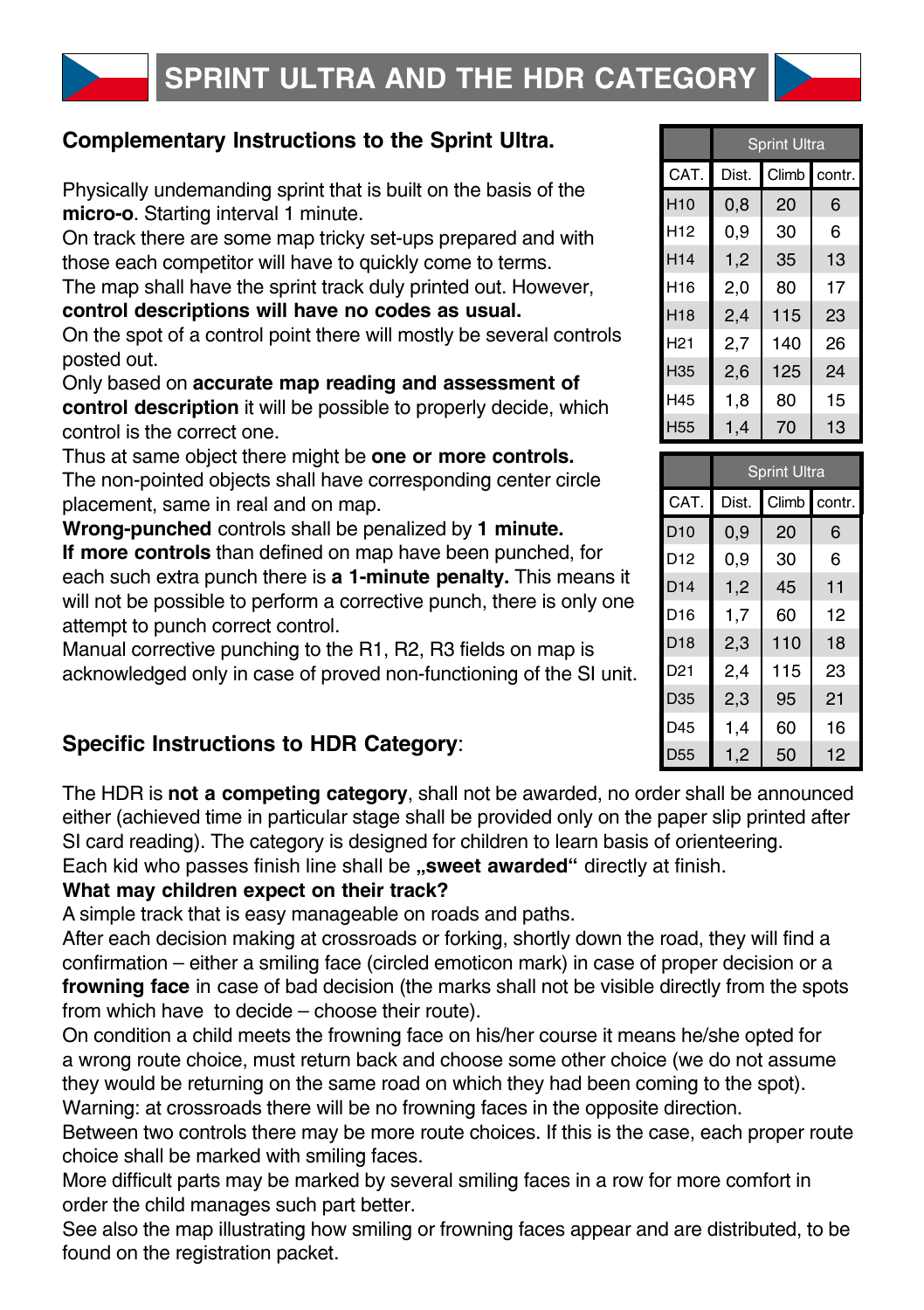



|                 | E1    |       |       | E2    |       |                |       | E <sub>3</sub> |       |       | E4    |       |       | E <sub>5</sub> |                         |  |
|-----------------|-------|-------|-------|-------|-------|----------------|-------|----------------|-------|-------|-------|-------|-------|----------------|-------------------------|--|
| CAT.            | Dist. | Climb | contr | Dist. | Climb | contr          | Dist. | Climb          | contr | Dist. | Climb | contr | Dist. | Climb          | contr                   |  |
| H <sub>10</sub> | 2,0   | 30    | 7     | 1,9   | 20    | 6              | 2,0   | 50             | 7     | 1,3   | 40    | 12    | 2.1   | 40             | 6                       |  |
| <b>H10N</b>     | 1,7   | 30    | 6     | 1,8   | 20    | 6              | 2,0   | 50             | 6     | 1,4   | 40    | 11    | 1,5   | 40             | $\overline{\mathbf{4}}$ |  |
| <b>H12A</b>     | 2,4   | 55    | 11    | 2,8   | 50    | 7              | 2,1   | 70             | 8     | 1,3   | 50    | 13    | 2,6   | 65             | 7                       |  |
| <b>H12B</b>     | 2,2   | 50    | 9     | 2,2   | 40    | 6              | 1,9   | 65             | 6     | 1,1   | 40    | 12    | 1,9   | 55             | 6                       |  |
| <b>H14A</b>     | 2,4   | 90    | 12    | 5,4   | 100   | 8              | 3,0   | 100            | 13    | 1,5   | 55    | 16    | 3,4   | 80             | 8                       |  |
| <b>H14B</b>     | 2,3   | 80    | 12    | 3,9   | 70    | $\overline{7}$ | 2,3   | 90             | 9     | 1,4   | 50    | 15    | 2,9   | 70             | 8                       |  |
| <b>H16A</b>     | 3,5   | 160   | 17    | 6,9   | 140   | 12             | 3,8   | 135            | 17    | 1,8   | 60    | 19    | 5,1   | 170            | 12                      |  |
| <b>H16B</b>     | 3,1   | 130   | 14    | 6,0   | 110   | 10             | 3,0   | 125            | 11    | 1,7   | 55    | 16    | 4,6   | 150            | 11                      |  |
| <b>H18A</b>     | 3,9   | 185   | 19    | 7,9   | 150   | 15             | 4,5   | 160            | 18    | 1,9   | 60    | 19    | 6,6   | 250            | 14                      |  |
| <b>H18B</b>     | 3,5   | 140   | 17    | 7,0   | 110   | 12             | 3,6   | 150            | 17    | 1,8   | 55    | 16    | 5,1   | 210            | 12                      |  |
| H <sub>20</sub> | 4,4   | 200   | 23    | 8,7   | 210   | 17             | 4,5   | 180            | 18    | 2,1   | 70    | 19    | 6,7   | 270            | 15                      |  |
| <b>H21E</b>     | 5,5   | 250   | 27    | 10,5  | 250   | 24             | 5,6   | 240            | 23    | 2,6   | 80    | 28    | 8,5   | 320            | 27                      |  |
| <b>H21A</b>     | 4,5   | 210   | 24    | 9,0   | 230   | 19             | 4,5   | 190            | 16    | 2,5   | 70    | 24    | 7,5   | 270            | 20                      |  |
| <b>H21B</b>     | 4,2   | 170   | 22    | 7,3   | 210   | 17             | 4,0   | 160            | 17    | 2,1   | 65    | 17    | 5,8   | 230            | 14                      |  |
| <b>H35A</b>     | 4,3   | 150   | 22    | 8,3   | 190   | 16             | 4,3   | 150            | 19    | 2,1   | 70    | 22    | 6,9   | 260            | 15                      |  |
| <b>H35B</b>     | 3,6   | 135   | 19    | 6,9   | 150   | 13             | 3,1   | 145            | 12    | 2,1   | 65    | 20    | 5,7   | 230            | 13                      |  |
| <b>H40A</b>     | 3.9   | 150   | 20    | 7,6   | 150   | 15             | 4,1   | 145            | 18    | 1,9   | 65    | 18    | 6,1   | 255            | 15                      |  |
| <b>H40B</b>     | 3,3   | 130   | 18    | 6,9   | 150   | 13             | 3,0   | 140            | 13    | 1,8   | 60    | 17    | 4,8   | 220            | 12                      |  |
| <b>H45A</b>     | 3,7   | 140   | 19    | 6,9   | 150   | 14             | 3,8   | 140            | 17    | 1,7   | 60    | 16    | 5,2   | 250            | 15                      |  |
| <b>H45B</b>     | 3,0   | 125   | 17    | 5,5   | 140   | 12             | 3,3   | 135            | 15    | 1,6   | 55    | 15    | 4,5   | 210            | 10                      |  |
| <b>H50A</b>     | 3,5   | 135   | 19    | 6,0   | 140   | 11             | 3,3   | 135            | 16    | 1,7   | 55    | 16    | 4,5   | 180            | 12                      |  |
| <b>H50B</b>     | 3,1   | 120   | 15    | 5,5   | 140   | 12             | 2,7   | 130            | 13    | 1,6   | 50    | 15    | 3,9   | 170            | 9                       |  |
| <b>H55A</b>     | 3,2   | 130   | 17    | 5,0   | 130   | 12             | 3,2   | 130            | 16    | 1,7   | 55    | 15    | 3,8   | 135            | 8                       |  |
| <b>H55B</b>     | 2,9   | 110   | 15    | 4,0   | 90    | 8              | 2,5   | 125            | 14    | 1,6   | 50    | 14    | 3,4   | 125            | 9                       |  |
| <b>H60A</b>     | 3,1   | 120   | 14    | 4,8   | 120   | 11             | 2,8   | 120            | 13    | 1,5   | 50    | 14    | 3,6   | 115            | 9                       |  |
| H60B            | 2,5   | 100   | 13    | 4,0   | 90    | 8              | 2,4   | 115            | 13    | 1,3   | 45    | 12    | 2,9   | 100            | 8                       |  |
| <b>H65A</b>     | 2,7   | 115   | 14    | 4,5   | 100   | 11             | 2,6   | 110            | 15    | 1,5   | 50    | 16    | 3,2   | 90             | 8                       |  |
| <b>H65B</b>     | 2,3   | 95    | 10    | 3,7   | 70    | 9              | 2,3   | 100            | 12    | 1,3   | 45    | 13    | 2,5   | 80             | $\overline{7}$          |  |
| H70             | 2,1   | 90    | 10    | 3,7   | 70    | 9              | 2,2   | 90             | 12    | 1,3   | 45    | 15    | 2,3   | 70             | 8                       |  |
| H75             | 1,9   | 70    | 8     | 2,5   | 40    | 8              | 1,9   | 80             | 11    | 1,2   | 45    | 12    | 2,1   | 65             | $\overline{7}$          |  |